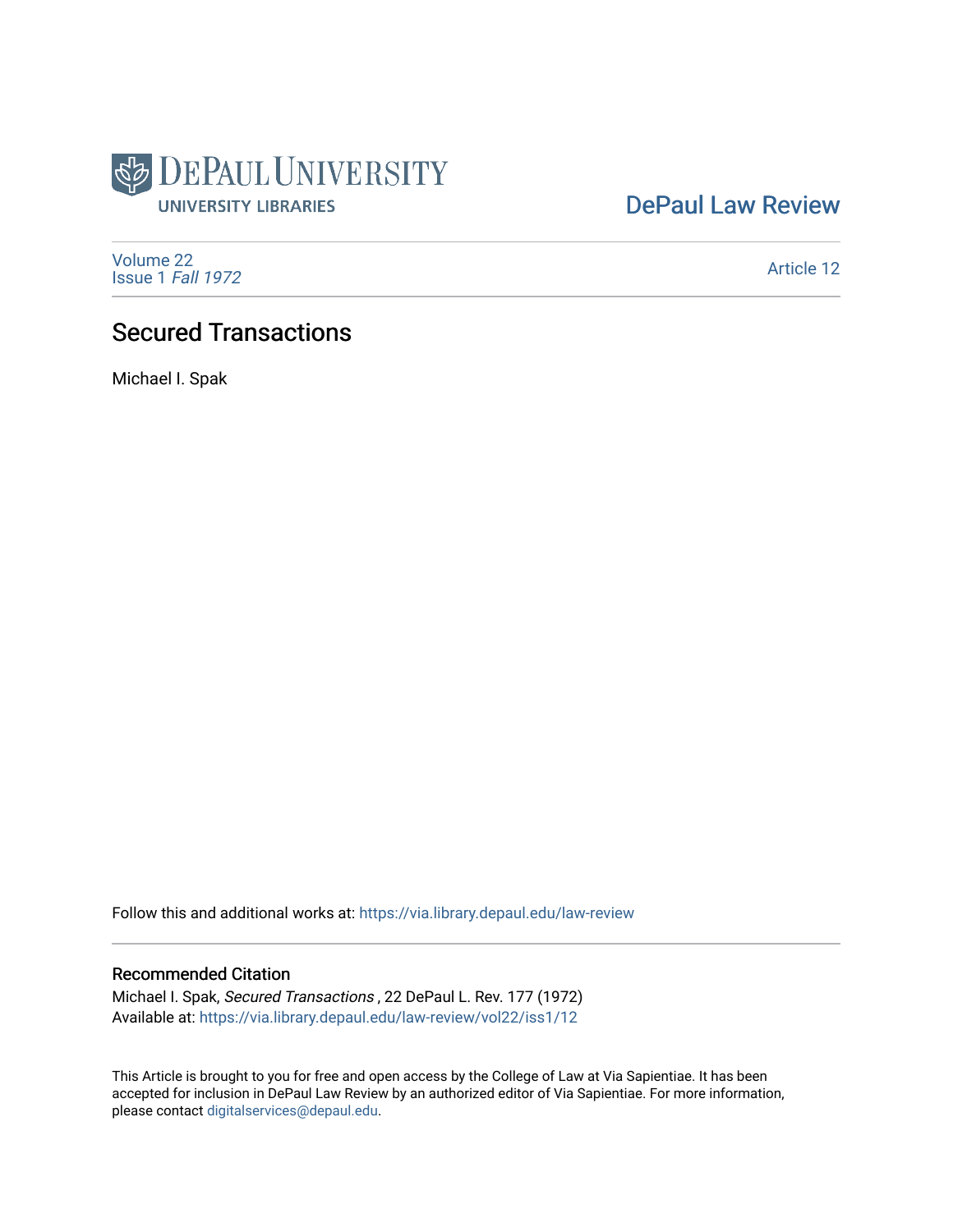## SECURED TRANSACTIONS

#### **MICHAEL I. SPAK\***

HIS PORTION of "The Survey of Illinois Law" will consider Article 9 of the Uniform Commercial Code through a discussion of some constitutional problems and a brief survey of the highlights of recent **Illinois** decisions relating to that article as well as the proposed amendments.

#### **CONSTITUTIONAL ISSUES**

In *Sniadach v. Family Finance'* petitioner attacked a Wisconsin prejudgment garnishment provision as violative of the due process requirement of the fourteenth amendment. In its opinion, the Court surveyed the plight of the poor person who is enticed into an oftentimes easy credit plan and subsequently subjected to wage garnishment for non-payment of the debt plus collection charges. Analyzing the problem, the Court cautioned that due process may be violated when summary procedures are used in extraordinary circumstances and noted that Wisconsin's statute was drawn too broadly to evidence consideration of such circumstances. The Court then spoke of wages as "a specialized type of property presenting distinct problems in our economic system."2 Thus, recognizing such prejudgment garnishment as a taking of property, the Court concluded "that absent notice and a prior hearing this prejudgment procedure violates the fundamental principles of due process."'

*Sniadach* spawned two approaches in subsequent decisions dealing with the problem of such summary prejudgment remedies as confessions of judgment, wage garnishments, and replevin statutes.

**<sup>\*</sup>** Associate Professor **of** Law, DePaul University; **J.D.,** DePaul University College **of** Law; LL.M., Northwestern University School **of** Law.

**<sup>1. 395</sup> U.S. 337 (1969).**

<sup>2.</sup> *Id.* at 340.

**<sup>3.</sup> Id.** at 341-42.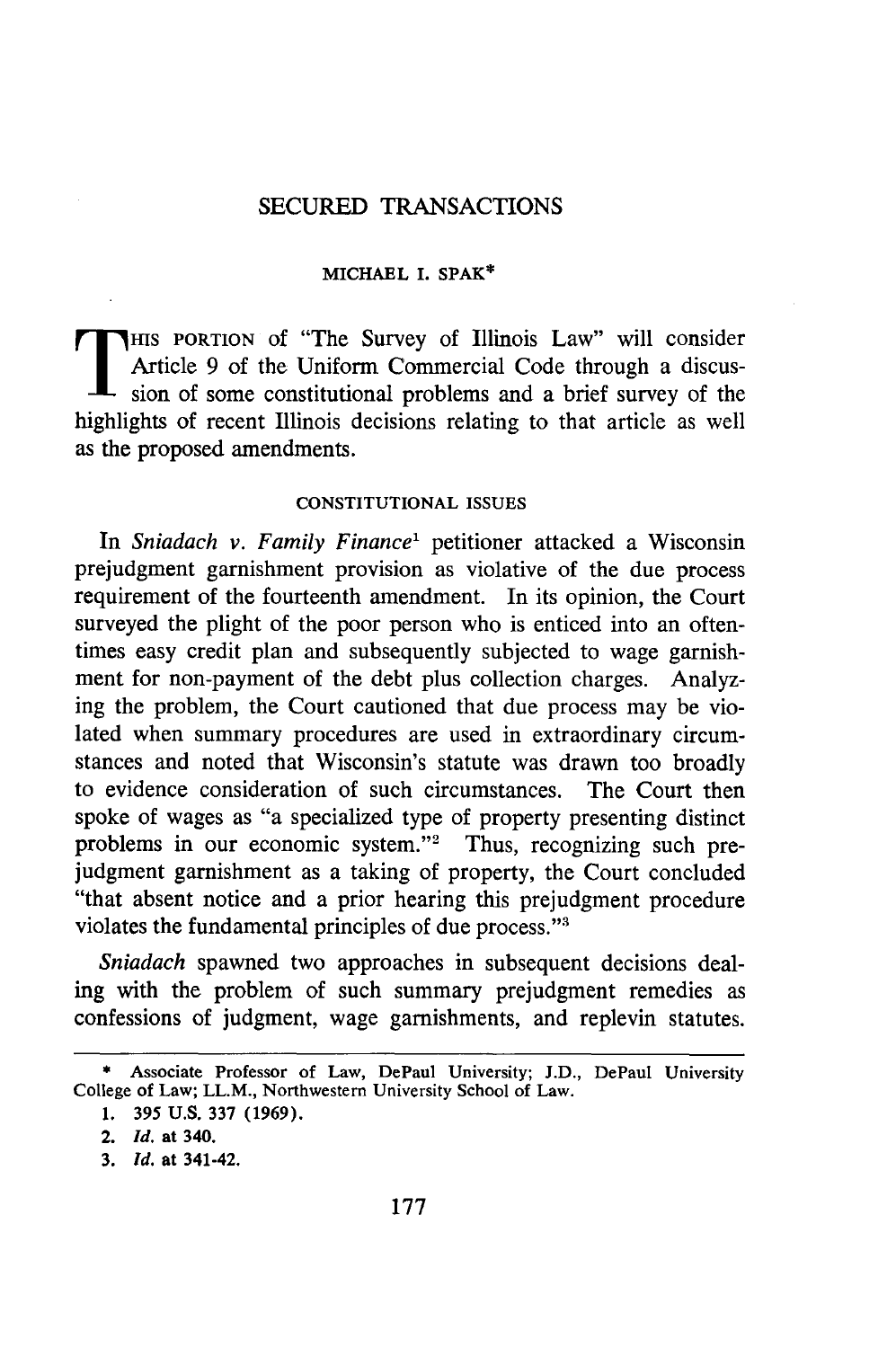**[Vol. XXII: 177**

One line of decisions held that *Sniadach* called for an analysis of **(1)** the type of property involved, *i.e.,* is the property essential or nonessential for day-to-day living? and (2) the statutory language *i.e.*, is the statute drawn to meet special circumstances? Under both analytical methods, prejudgment garnishment of wages was found to be a denial of due process.<sup>4</sup> The second line of decisions applied *Sniadach* solely to situations involving prejudgment garnishment of wages without recognizing the two-pronged analysis perceived **by** the other courts.<sup>5</sup>

The United States Supreme Court apparently resolved the dichotomy in *Fuentes v. Shevin<sup>6</sup>* when it reviewed the decision of a threejudge district court which had upheld the constitutionality of a state statute authorizing the summary seizure of goods under a writ of replevin issued to anyone who claimed a right to the property and posted a security bond. Responding to those courts which required a hearing only prior to deprivation of "necessary" property, the Supreme Court denied any basis in *Sniadach* and, indeed, in the Constitution for such a distinction. It declared that the "Fourteenth Amendment speaks of 'property' generally"<sup>7</sup> and it is not within the province of the courts to determine the categories of property which due process will protect.

The Court granted that in some circumstances failure to provide notice and a hearing before repossession was justified, but noted that such an extraordinary situation was one where the "seizure...

<sup>4.</sup> Adams **v.** Egley, **338** F. Supp. 614 **(S.D.** Cal. **1972);** Collins v. Viceroy Hotel Corporation, **338** F. Supp. **390 (N.D. Ill. 1972);** Santiago v. McElroy, **319** F. Supp. 284 **(E.D.** Pa. **1970);** Laprease v. Raymours Furniture Co., **315** F. Supp. **716 (N.D.** N.Y. **1970);** Klim v. Jones, **315** F. Supp. **109 (N.D.** Cal. **1970);** Randone v. Appellate Dept. of Sup. Ct. of Sacramento Co., **5** Cal. **3d 536, 96** Cal. Rptr. **709, 488 P.2d 13 (1971);** Blair v. Pitchess, **5** Cal. **3d 258, 96** Cal. Rptr. 42, 486 **P.2d** 1242 **(1971);** Larson v. Fetherston, 44 Wis. **2d 712, 172 N.W.2d** 20 **(1969);** Jones Press v. Motor Travel Services, **286** Minn. **205, 176 N.W.2d 87 (1970).**

**<sup>5.</sup>** Reeves v. Motor Contract Co. of Ga., 324 F. Supp. **1011 (N.D.** Ga. **1971);** Black Watch Farms, Inc. v. Dick, **323** F. Supp. **100 (D.** Conn. **1971);** American Olean Tile Co. v. Zimmerman, **317** F. Supp. **150 (D.** Hawaii **1970);** Young v. Ridley, **309** F. Supp. **1308 (D.C. 1970);** Termplan, Inc. v. Superior Ct. of Maricopa Co., **105** Ariz. **270,** 463 **P.2d 68 (1969); 300** W. 154th Street Realty Co. v. Department of Buildings, **26 N.Y.2d 538, 311 N.Y.S.2d 899, 260 N.E.2d** 534 **(1970);** and last, but not least, Fuentes v. Faircloth, **317** F. Supp. 954 **(S.D.** Fla. **1970),** *rev'd sub nom.* Fuentes v. Shevin, 407 **U.S. 67 (1972).**

**<sup>6.</sup>** 407 **U.S. 67 (1972).** *See* Swygert, **22 DEPAUL LAW REVIEW (1972).**

**<sup>7.</sup>** *Id.* at **90.**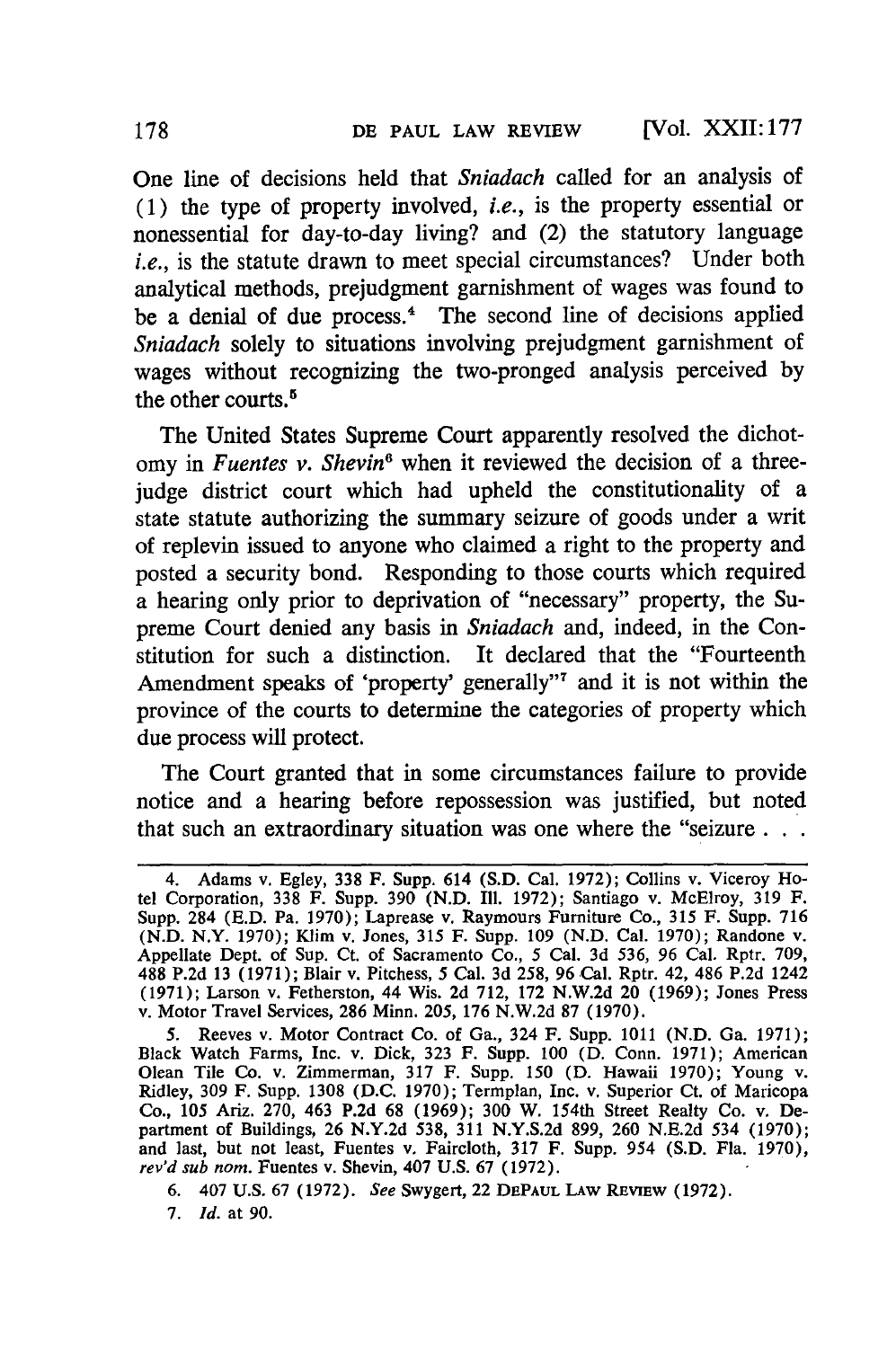[is] directly necessary to secure an important governmental or general public interest."<sup>8</sup> Therefore, to preserve their constitutionality, state statutes would have to be drawn so that their "special circumstances" met this standard.

To the contention that one who holds property under an installment contract does not have full title and is therefore not entitled to a hearing prior to its seizure, the Court declared that the fourteenth amendment's protection extends "to any significant property interest."<sup>9</sup> Lack of full title, then, does not preclude notice and a hearing before repossession of property.

Finally, where a secured party contends that a debtor has signed a waiver of his constitutional rights to notice and a hearing prior to seizure of his property, the Court insisted that such a waiver "must, at the very *least*, be clear."<sup>10</sup> In order to be effective, then, a waiver of notice and hearing must be stated in very clear terms.

Noting that this constitutional right to be heard prior to seizure of property was intended "to protect [one's] use and possession of property from arbitrary encroachment,"<sup>11</sup> the Court concluded that the prejudgment replevin statute in question deprived the possessors' of their property without due process of law and was therefore unconstitutional. Further, the Court added that the quality of a hearing must be such that it is "aimed at establishing the validity, or at least the probable validity, of the underlying claim of the alleged debtor."<sup>12</sup>

Turning to Article **9,13** it is apparent that self-help, summary repossession of collateral upon default by a secured creditor without a breach of the peace, is authorized by UCC 9-503, but may be as unconstitutional as the indiscriminate prejudgment replevin scheme

- **11.** *Id.* at **81.**
- 12. *Id.* at **97.**

<sup>8.</sup> *id.* at 91.

**<sup>9.</sup>** *Id.* at 86.

**<sup>10.</sup>** *Id.* at **95.**

**<sup>13.</sup>** Recently the case of Mojca v. Automatic Employees Credit Union, **72 C 686** (N.D. Ill.) was filed in federal district court in Illinois and assigned to a 3-judge panel. This case seeks a declaration of invalidity with respect to the Illinois statutes (ill. Rev. Stat. ch. 26, §§ **9-503,** 504) insofar as they allow the repossession and sale of a debtor's automobile without notice to the owner-debtor and a pre-repossession opportunity to be heard. Whether the court will follow the reasoning in *Fuentes* and strike down these repossession statutes remains to be seen.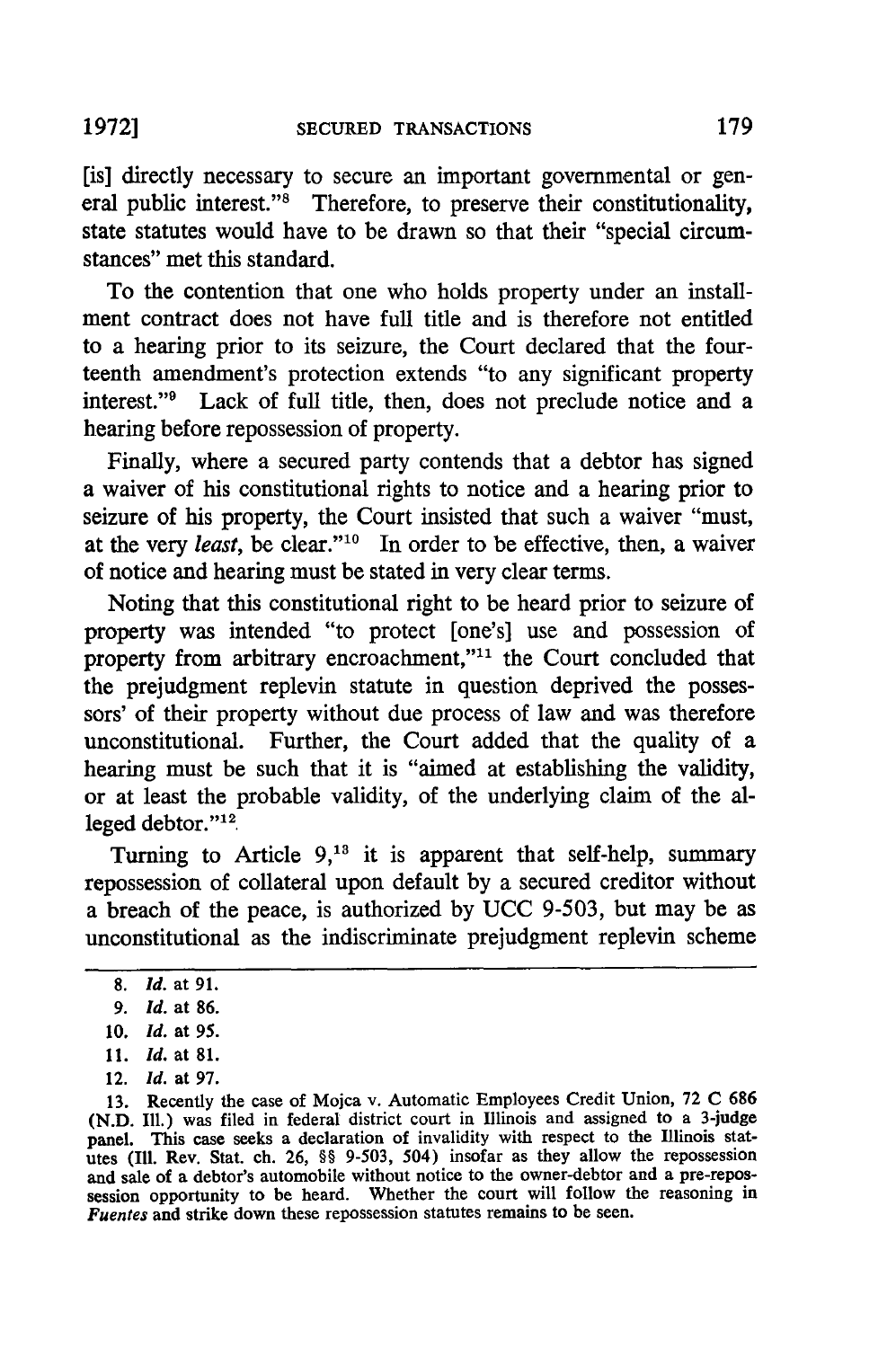denounced in *Fuentes.* Both deprive the debtor of property rights without a hearing and may be included in the initial security agreement to be cursorily approved by the unsuspecting buyer. At this writing, three federal district courts have faced the constitutional problems of self-help with varying results.

In *Adams v. Egley*,<sup>14</sup> the southern California district court found self-help to be unconstitutional by an extension of *Sniadach* toward the same type of conclusion in *Fuentes-seizure* of property without a hearing is *contra* the fourteenth amendment. The northern California district court, however, dismissed an action involving the same issue for lack of subject matter jurisdiction in *Oller v. Bank of America.*<sup>15</sup> The court held that for jurisdiction to lie, some sort of "state action" depriving the plaintiff of his property must be shown'<sup>6</sup> whereas the court in *Adams* had no difficulty finding such "state action" in UCC 9-503.

Ultimately, the United States Supreme Court will consider the constitutional problems in self-help. The *Adams pro-Sniadach ar*guments appear to be valid; but the *Oller* argument against the presence of "state action" may prevail, especially in light of *Moose Lodge No. 107 v. Irvis,17* handed down the same day as *Fuentes,* which declined to find a "state action" in the licensing of a private club that discriminated against a Negro guest. Speculation may suggest that the Court may similarly refuse to find "state action" in self-help when *Adams,* or a case like it, is brought before it. In the meantime, *several leading finance houses have ceased repossessions.*

#### RECENT CASES

This past year has seen some interesting Illinois cases concerning deficiency judgments, blank spaces on contracts, automobile certificates of title, and secured party rights against a bankrupt debtor.

<sup>14. 338</sup> F. Supp. 614 (S.D. Cal. 1972).

*<sup>15.</sup>* 10 UCC REP. SERV. 877 (Dist. Ct. N.D. Cal. Feb. 28, 1972); *accord* Mc-Cormick v. First National Bank of Miami, 322 F. Supp. 604 (S.D. Fla. 1971).

<sup>16. 28</sup> U.S.C. § 1343(3) (1969). Accordingly the fourteenth amendment provides, *inter alia,* "nor shall any State deprive any person of life, liberty, or property, without due process of law."

<sup>17. 407</sup> U.S. 163 (1972). *See* Messenger v. Sandy Motors, Inc., 121 N.J. Super. **1,** 295 A.2d 402 (1972).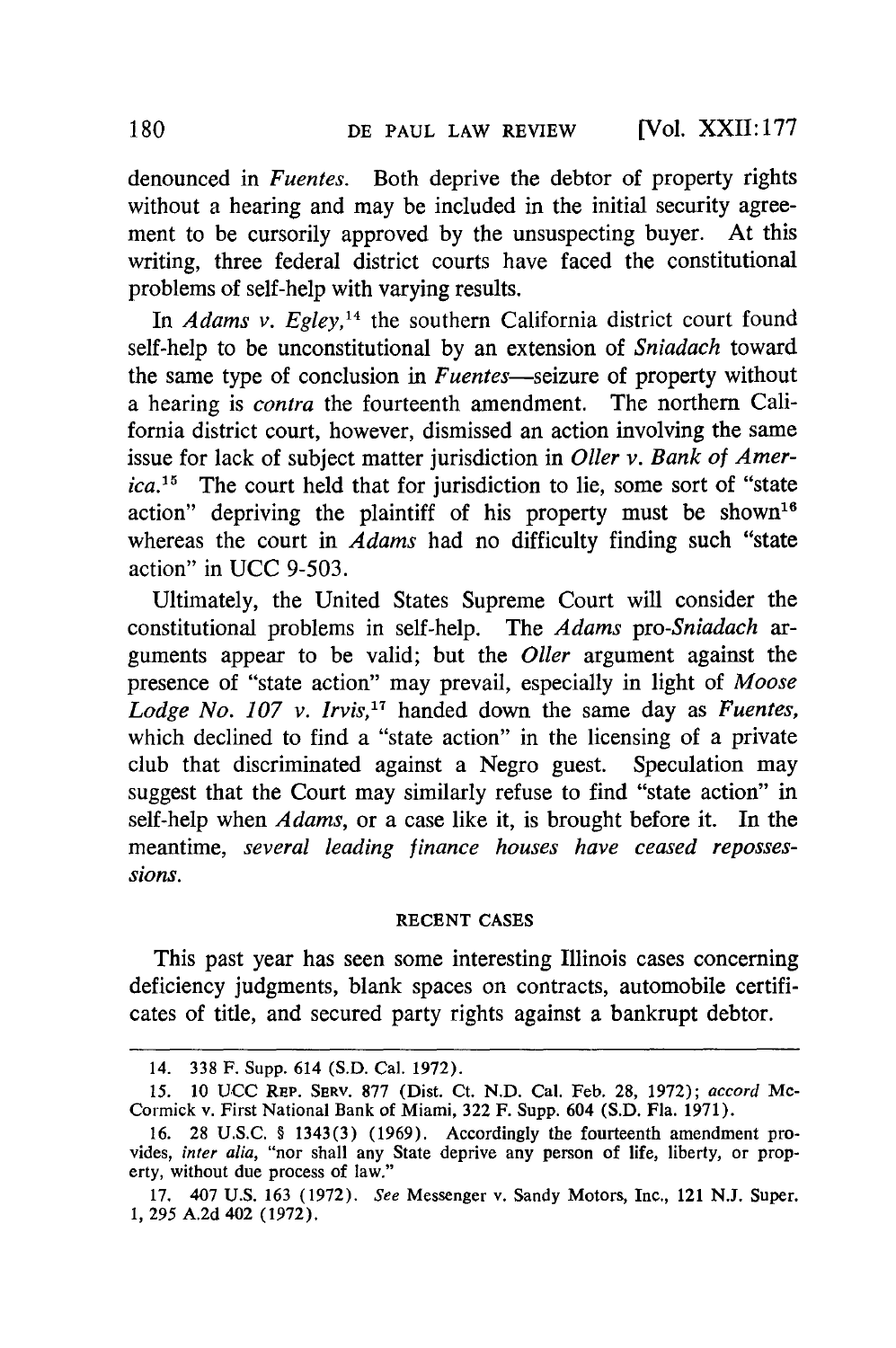*Northern Trust Co. v. Kuykendall<sup>18</sup>* involved § 247 of the Retail Installment Sales Act.<sup>19</sup> The Illinois appellate court ruled that the failure of a secured party to notify the defaulting buyer of the proposed sale of repossessed collateral renders the secured party unable to recover a deficiency judgment after the sale.

Obviously, the secured party is severely penalized by a forfeiture of his right to a deficiency judgment, but the statute was presumably enacted to elevate the buyer to an equal position with the seller, inducing both parties to comply with the laws applicable to secured transactions or face a financial loss. Otherwise, the secured party could sell the collateral without notice to the debtor and still collect the deficiency, notwithstanding the protestations of the debtor whose interests were not protected at the sale.

When § 247 was repealed, the controlling statute on the subject became Illinois Revised Statutes ch. 26, § 9-507. "If the disposition has occurred the debtor . . . has a right to recover from the secured party any loss caused by a failure to comply with the provisions of this Part." The apparent meaning of this section is that should a sale of collateral worth \$500, bringing in only \$100, occur without notification of the debtor, the secured party would be liable for the \$400 difference-the loss caused by the failure to give notice because had the debtor had the opportunity to be present at the sale, a fair price would have been presumably offered. A problem arises if, in this transaction, a balance of \$300 should remain on the debt and the secured creditor attempts to recover the deficiency balance. A strict reading of the section suggests that the deficiency balance is recoverable, but many courts and writers<sup>20</sup> have interpreted the

<sup>18. -</sup> **III.** App. -, 273 N.E.2d 526 (1971).

<sup>19.</sup> The transaction occurred in 1967 and was governed by ILL. REV. **STAT.** 1965 ch. 121 $\frac{1}{2}$ , § 247 (repealed laws, 1967, eff. Jan. 1, 1968). "If the holder does not resell the goods within a reasonable time after retaking, he shall be deemed to have elected to retain the goods and release the buyer from any further obligations under the contract." "Resale" is considered to be a proper resale ac- cording to the law, including notice. 273 N.E.2d at 528.

<sup>20.</sup> Atlas Thrift Co. v. Horan, 27 Cal. App. 3d 999, 104 Cal. Rptr. 315 (1972); Dynalectron v. Jack Richards Aircraft Co., 337 F. Supp. 659 (W.D. Okla. 1972); *In re* Bro Cliff, Inc., 8 UCC REP. SERV. 1144 (Ref. W.D. Mich. 1971); Skeels v. Universal C.I.T. Credit Corp., 222 F. Supp. 696, (W.D. Pa. 1963), *modified on other grounds,* 335 F.2d 846 (3d Cir. 1969); Foundation Discounts, Inc. v. Serna, 81 N.M. 474, 468 P.2d 875 (1970); Braswell v. American National Bank, 117 Ga. App. 699, 161 S.E.2d 420 (1968); One Twenty Credit Union v. Darcy, 40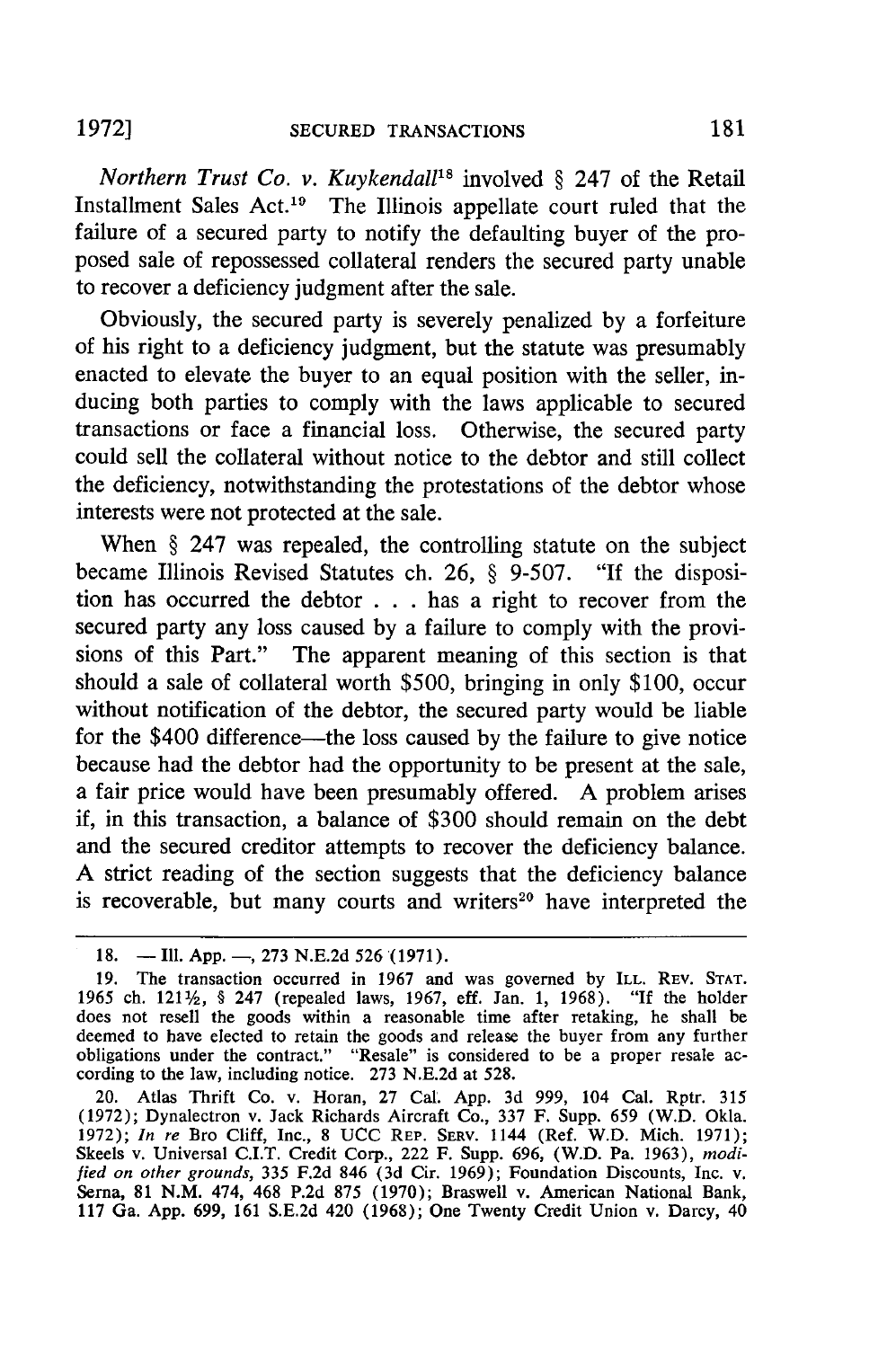Code to mean that compliance with the notice requirements is a condition precedent to recovery of a deficiency judgment. In accord with the latter interpretation, the Illinois appellate court in *Morris Plan Co. of Bettendorf v. Johnson21* held that a violation of the **UCC** notice requirements prior to resale has "the legal effect of extinguishing the obligations of the defendants on their note."<sup>22</sup>

*Zimmerman Ford Co. v. Cheney23* looked into the purpose of the statute that prohibits enforcement **by** the seller of a retail installment contract which is blank when signed by the buyer.<sup>24</sup> The Illinois appellate court found that the statute was adopted to prevent excessive charges or other fraud **by** a seller who would fill in blanks in an unauthorized manner but noted that the document in the instant case was completed according to the agreement of the parties. Holding that the statute could "not be applied in a manner which would give a party a windfall,"<sup>25</sup> the court declared the contract fully enforceable.

*Town House Motel, Inc. v. Ward26* involved an action wherein a judgment plaintiff levied on the defendant's automobile. The mortgagee bank intervened. The automobile was purchased in Illinois **by** a serviceman stationed in Illinois, but was registered in Ohio,

Mass. **App.** Dec. 64, 5 UCC REP. SERV. **792** (1968); Cities Service Oil Co. v. Ferris, 9 **UCC** REP. SERV. **899** (Mich. Dist. Ct. 1971); Leasco Data Processing Equipment Corp. v. Atlas Shirt Co., 66 Misc. 2d **1089,** 323 N.Y.S.2d **13** (1971); 4 **ANDERSON ON** THE **UNIFORM** COMMERCIAL CODE § 9-504:28, § 9-504:30 (1971); 2 GILMORE, SECURITY INTERESTS **IN** PERSONAL PROPERTY § 449.4 **(1965);** Clark, *Default, Repossession, Foreclosure, and Deficiency: A Journey to the Underworld and a Proposed Salvation, 51* ORE. L. REV. 302, 318-22 (1972); Kennedy, *Secured Transactions,* **27** Bus. **L.J. 755, 772-73** (1972); Note, *Debtor's Rights Against a Deficiency Judgment Under Article 9,* 16 How. L.J. 148, **151** (1970). *Contra,* Universal C.I.T. Credit Co. v. Rone, 248 Ark. **665,** 453 S.W.2d **37** (1970); Weaver v. O'Meara Motor Co., 452 P.2d **87** (Alas. 1969); Conti Causeway Ford v. Jarossy, 114 **N.J.** Super. 382, **276** A.2d 402 (1971); Investors Acceptance Co. v. James Talcott, Inc., 454 S.W.2d 130 (Tenn. Ct. App. 1970); Grant County Tractor Co. v. Nuss, 496 P.2d **966** (Wash. App. 1972); Hogan, *Pitfalls in Default Procedure 2* **UCC L.J.** 244, **257** (1970); Comment, *The Damage Award for Improper Distribution of Collateral Under the Uniform Commercial Code,* 49 ORE. L. REV. 65, **68-70 (1969).**

21. - **Ill.** App. -, 271 N.E.2d 404 (1971).

22. *Id.* at 408.

**23.** -Ill. App.-, **271 N.E.2d 682** (1971).

24. ILL. REV. **STAT.** ch. 121%, § **229 (1965),** (now ILL. REV. **STAT.** ch. 121%, § 515 (1965)).

**25. 271** N.E.2d at 685.

**26.** 2 Ill. **App.** 3d 699, **276** N.E.2d 809 (1971).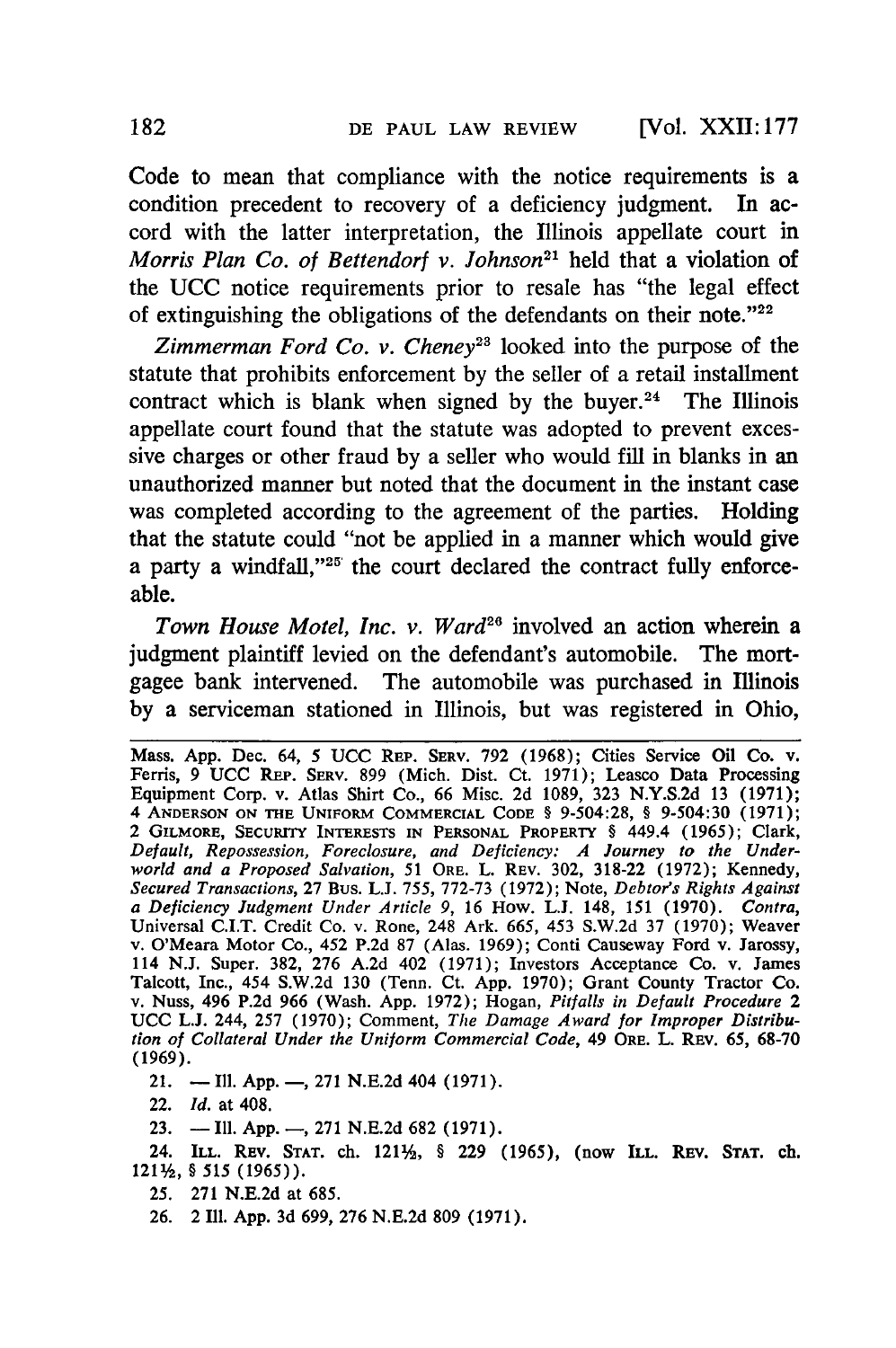where the mortgagee's security interest was noted on the Ohio Certificate of Title. After obtaining a judgment, plaintiff levied on the serviceman's automobile. Prior to the subsequent sale, the judgment creditor checked the local county Recorder of Deeds office and did not find any record of liens. The president of Town House Motel was the only bidder, and subsequent to purchase he obtained an Illinois title. The issue presented was whether the mortgagee was required to have a certificate of title issued by the State of Illinois with its security interest noted therein, in order to protect its lien and security interest, as against the motel.<sup>27</sup> The motel contended that the bank failed to perfect its lien in Illinois as prescribed in the Illinois Vehicle Code.<sup>28</sup> However, the appellate court pointed out that the Illinois Vehicle Code states that a certificate of title need not be obtained for "a vehicle owned by a non-resident of this state and not required by law to be registered in this state." The original purchaser was a serviceman stationed in Illinois.29 Further, the

28. ILL. REV. STAT. ch. 95<sup>1</sup>/<sub>2</sub>, § 3-202 (1971), "(a) Unless excepted by Section **3-201,** a security interest in a vehicle of a type for which a certificate of title is required is not valid against subsequent tranferees or lienholders of the vehicle unless perfected as provided in this Act.

**(b) A** security interest is perfected **by** the delivery to the Secretary of State of the existing certificate of title, if any, an application for a certificate of title containing the name and address of the lienholder and the date of his security agreement and the required fee. It is perfected as of the time of its creation if the delivery

is completed within 21 days thereafter, otherwise as of the time of delivery. **(c) If** a vehicle is subject to a security interest when brought into this State, the validity of the security interest is determined **by** the law of the jurisdiction where the vehicle was when the security interest attached, subject to the following:

**1.** If the parties understood at the time the security interest attached that the vehicle would be kept in this State and it was brought into this State within **30** days thereafter for purposes other than transportation through this State, the validity of the security interest in this State is determined **by** the law of this State.

2. If the security interest was perfected under the law of the jurisdiction where the vehicle was when the security interest attached, the following rules apply:

(a) If the name of the lienholder is shown on an existing certificate of title issued by that jurisdiction, his security interest continues perfected in this State."

29. It is not unusual for a soldier on temporary military assignment in one state to maintain vehicle registration in another state. In fact, this is the basis for the Soldiers & Sailors (and Airmens) Civil Relief Act.

**<sup>27.</sup>** The court considered **ILL.** REV. **STAT.** ch. **26,** § 9-103(4): **"...** if personal property is covered **by** a certificate of title issued under a statute of this state or any other jurisdiction which requires indication on a certificate of title of any security interest in the property as a condition of perfection, then the perfection is governed **by** the law of the jurisdiction, which issued the certificate."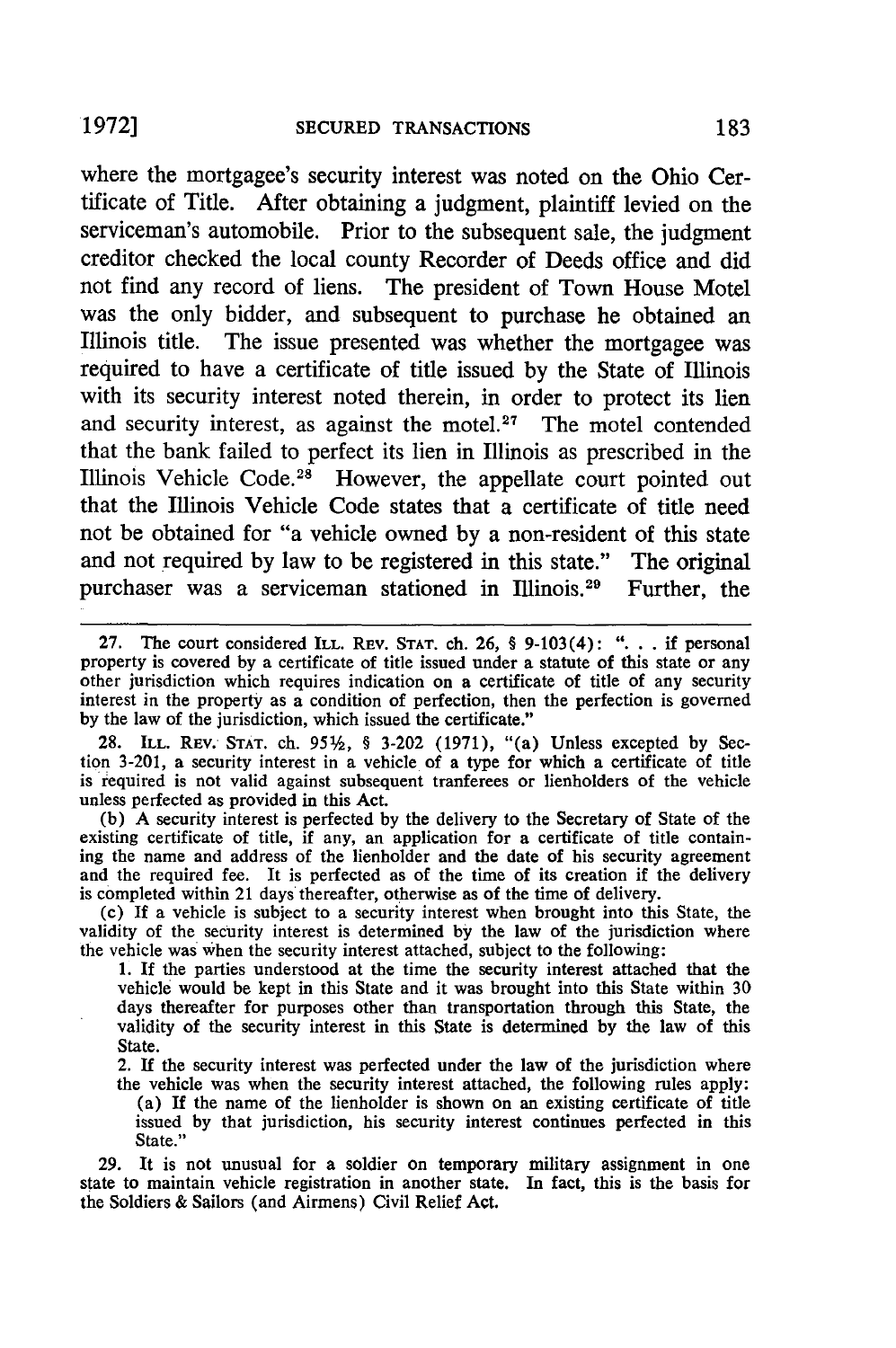[Vol. XXII: **177**

motel contended that the Uniform Commercial Code cannot apply because the Illinois Motor Vehicle Act provides the exclusive method in Illinois for perfecting security interests in motor vehicles.<sup>30</sup> The court concluded that the motor vehicle in question was not subject to the Illinois Motor Vehicle Act. They noted:

Where two statutes are enacted which have relation to the same subject, the earliest continues in force unless the two are clearly inconsistent with and repugnant to each other or unless in the latest statute some express notice is taken of the former plainly indicating an intention to repeal it, and where two acts are seemingly repugnant, they should, if possible, be so construed that the later may not operate as a repeal of the former by implication. . . .

The basic structure of Article 9 of the Uniform Commercial Code was to provide for the creation of a security interest with an established priority and a means of giving notice of that interest to third parties. . **.** . The Bank did establish its priority and notice of that interest was given to third parties, including the Motel. The Motel knew the automobile was bearing Ohio license plates and thus knew that some registration or application for license was filed in that state. The Motel also knew that Major Ward was in the military . **. .** . Since the evidence is undisputed that the Bank did perfect its lien in Ohio, we hold that the provisions of Section 9-103 (4) of the Uniform Commercial Code apply to the present action.31

30. ILL. REV. **STAT.** ch. **951/2,** § 3-207 (1971), reads: "The method provided in this act of perfecting and giving notice of security interests subject to this act is exclusive."

31. 2 Ill. App. at 704, 276 N.E.2d at 813. Similarly, this past year the Texas Supreme Court handed down an interesting decision affecting automobile titles vis-avis perfection in foreign jurisdictions, Phil Phillips Ford, Inc. v. St. Paul Fire & Marine Ins. Co., 465 S.W.2d 933 (Tex. 1971). An Oklahoma dealer sold a car, assigned its security interest to Security Investment Corporation (SIC), and the latter filed in the county in which the buyer was domiciled. (This is sufficient for perfection under Oklahoma law as notation on the certificate of title itself is not required). The buyer, signing the reverse side of his title certificate, transferred the automobile to one Dignan. Dignan then received an Oklahoma certificate of title in his own name and removed the car to Texas, where he obtained a Texas certificate of title. Thereafter, Dignan sold the automobile to Phil Phillips Ford, Inc., executing a power of attorney authorizing an officer of the corporation to transfer the title. Meanwhile, the original buyer defaulted in payments so SIC repossessed the car from Ford's lot and brought it to Oklahoma. Ford sued for conversion in a Texas court and SIC received a summary judgment. Ford appealed. Relying on UCC 9-103(d), the court noted "that if the property is, at the time of

a transaction, covered by a certificate of title issued under a statute which requires notation on the title to perfect a security interest, perfection will be determined under the law of the state which issued the certificate" (at 937). Therefore, a bona fide purchaser and transferee of Dignan's Texas certificate would have received a clear title. However, the plot thickened. Ford had not exercised Dignan's power of attorney until after SIC repossessed the car. Further, the Texas Certificate of Title Act states that title to a motor vehicle cannot be passed except by a transfer of the certificate-requiring an affidavit by the transferor that there are no liens against the vehicle except those shown (Vernon's Ann. P.C. art. 1436-1, § 33). Therefore, while the sale between the parties (Dignan and Ford) may have been valid, it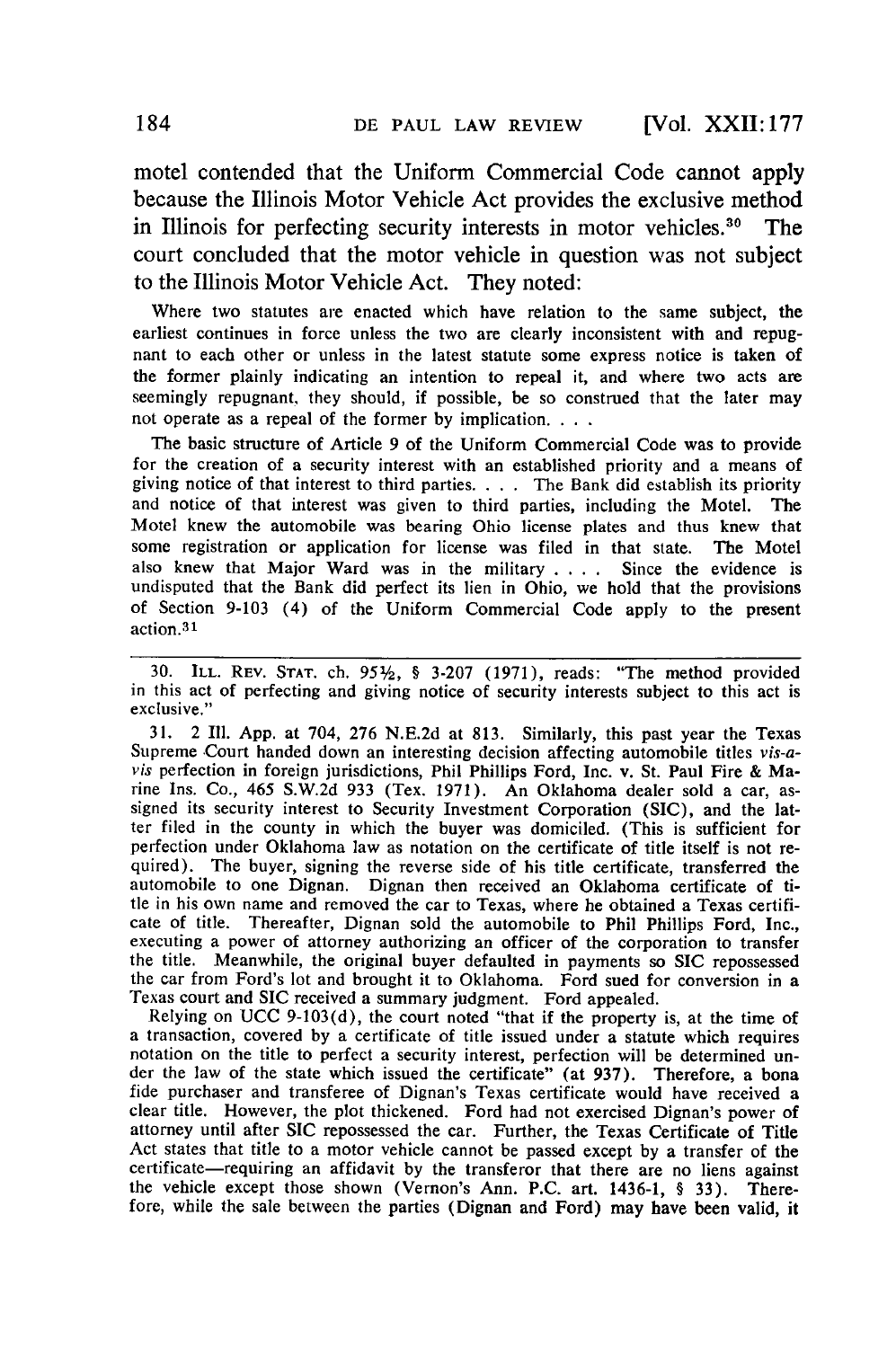And finally, *Avco Finance Co. v. Erickson*<sup>32</sup> involved a secured creditor attempting to recover allegedly converted collateral from an adjudicated bankrupt debtor. At the hearing, the debtor raised the affirmative defense of discharge in bankruptcy, and the court ruled for the debtor because the creditor failed to file a reclamation petition for the collateral. The Illinois appellate court reversed this ruling because the debtor's discharge in bankruptcy is personal to him and does not act "as a release of liens or security interests in property owned by him."33 A reclamation petition is needed only if possession of the bankrupt's property rests in a court-appointed officer, which was not the case here. Therefore, the secured creditor could bring an action in conversion against the bankrupt debtor for the collateral, or the proceeds $34$  from its sale.

## PROPOSED **CHANGES IN** ARTICLE 9

In late December 1971, the Permanent Editorial Board for the Uniform Commercial Code finalized proposals for changes in Article 9 of the UCC and related changes in other articles. Finalization came with the approval of last minute changes by both drafting organizations, The American Law Institute and the National Conference of Commissioners on Uniform State Laws.

Bills incorporating these proposed changes have already been and/ or are shortly expected to be introduced in most codal jurisdictions (all states have adopted the Code, except Louisiana) including Illinois. Enactment of the proposed changes by all codal jurisdictions is anticipated within the next two years.

The areas of revision, both major and minor, are broad indeedaffecting conflict of laws,  $35$  filing,  $36$  priorities,  $37$  and default.  $38$  Obviously, a detailed explanation of the codal changes is beyond the

32.  $\blacksquare$  Ill. App.  $\blacksquare$ , 270 N.E.2d 111 (1971).

- **35. UNIFORM** COMMERCIAL **CODE §§ 1-105, 9-102** and 9-103.
- 36. **UNIFORM** COMMERCIAL **CODE §§ 9-103, 9-302,** 9-401, 9-402 and 9-403.
- 37. **UNIFORM** COMMERCIAL **CODE §§ 9-301, 9-307** and 9-312.
- **38. UNIFORM** COMMERCIAL **CODE §§** 9-501, 9-502, 9-504 and **9-505.**

was void as to third parties. In this light, SIC's interest, although unperfected, was superior to Phillips Ford's interest, so SIC's repossession was not a theft, and Ford could not prevail against its loss insurer, the defendant insurance company.

<sup>33.</sup> *Id.* at 112.

<sup>34.</sup> **UNIFORM** COMMERCIAL **CODE § 9-306 (1969).**